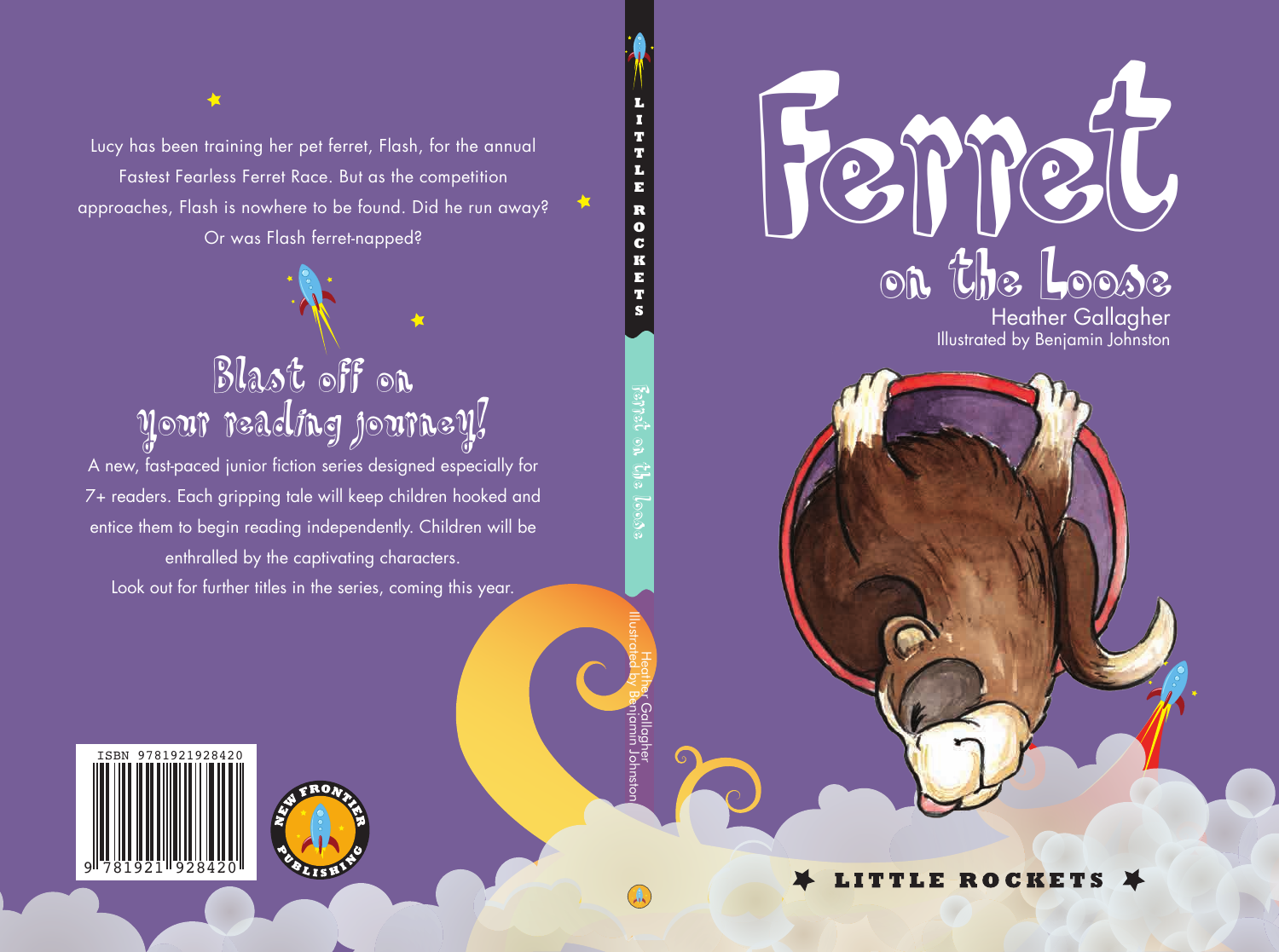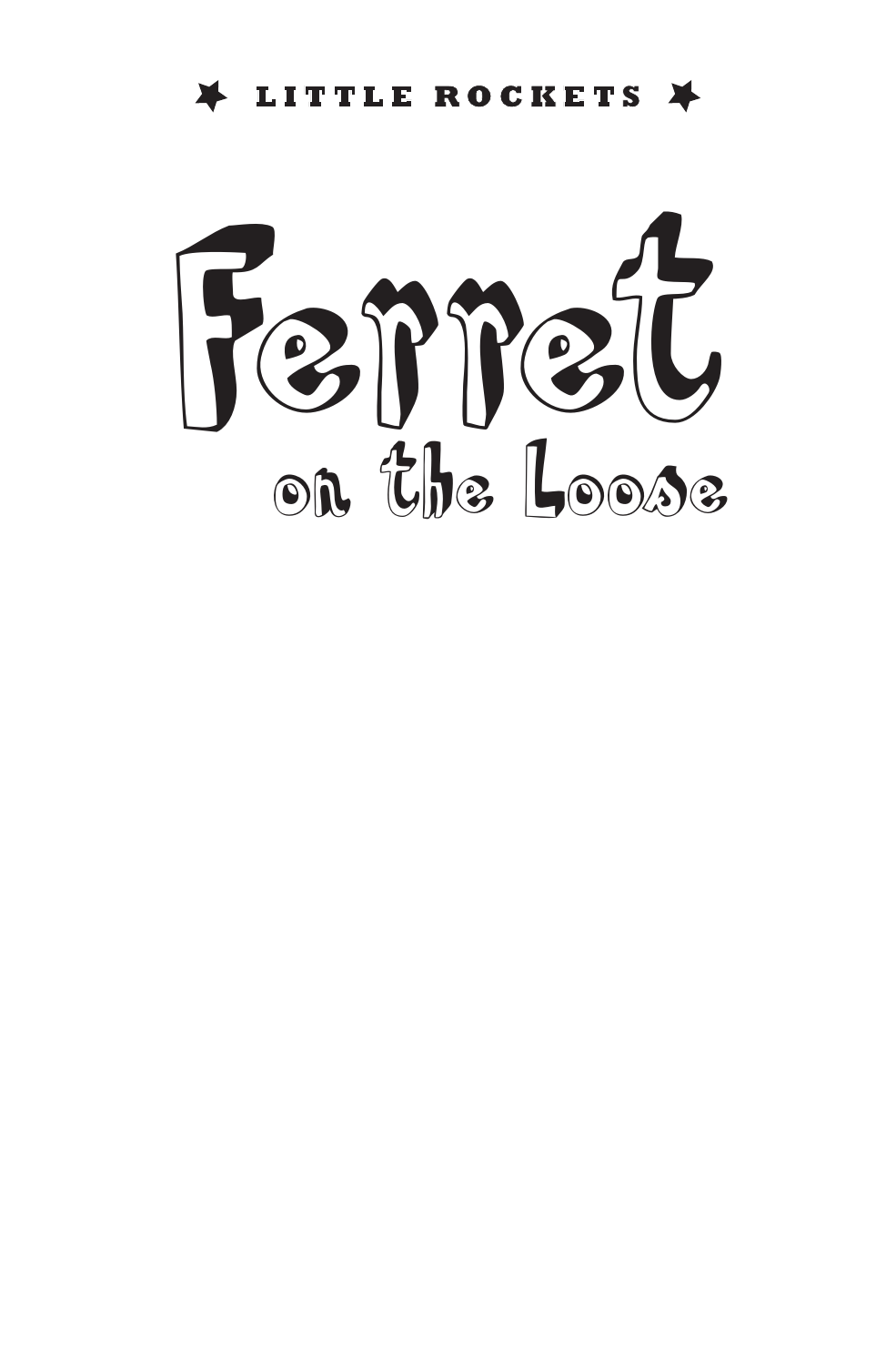## **LITTLE ROCKETS SERIES:**

Blast off on your<br>reading journey!

A new, fast-paced junior fiction series designed especially for 7+ readers. Each gripping tale will keep children hooked and entice them to begin reading independently. Children will be enthralled by the captivating characters.

Look out for further titles in the series, coming this year.

www.littlerockets.com.au

## Out now:





Heather Gallagher Illustrated by Benjamin Johnston

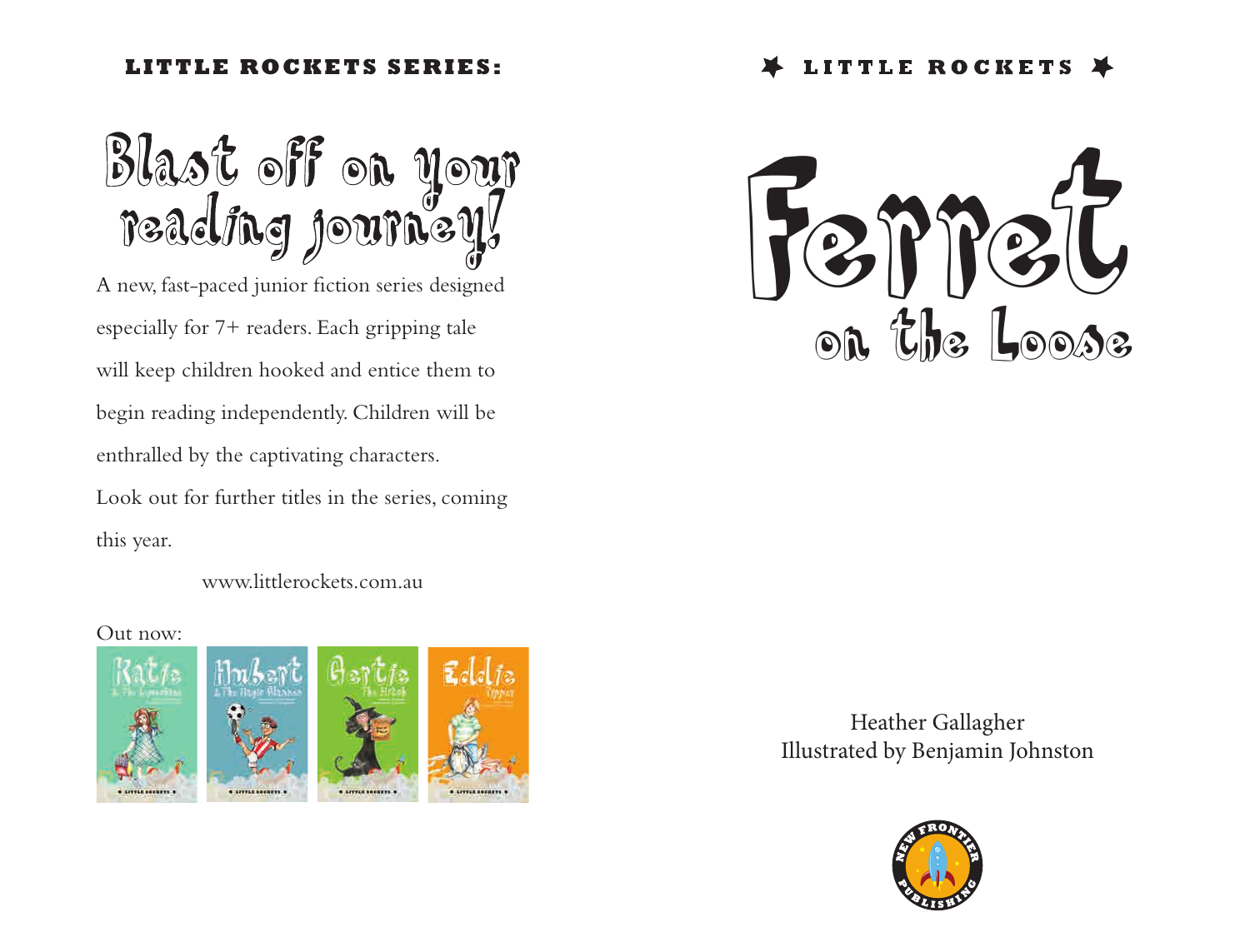First published in Australia 2013 by New Frontier Publishing Pty Ltd ABN 67 126 171 757 Suite 3, Level 2, 18 Aquatic Drive, Frenchs Forest, NSW 2086, Australia www.newfrontier.com.au

Text copyright © 2013 Heather Gallagher Illustrations copyright © 2013 Benjamin Johnston This book is copyright. Apart from any fair dealing for the purposes of private study, research, criticism or review, as permitted by the Copyright Act 1968, no part may be reproduced by any process without written permission. Enquiries should be addressed to the publishers. All rights reserved.

National Library of Australia Cataloguing-in-Publication entry Author: Gallagher, Heather. Title: Ferret on the Loose / Heather Gallagher; Benjamin Johnston. ISBN: 9781921928420 (pbk.) Target Audience: For primary school age. Subjects: Ferrets as pets--Juvenile fiction. Other Authors/Contributors: Johnston, Benjamin.

Dewey Number: A823.4

Designed by Celeste Hulme

Printed in China by Everbest Printing Co Ltd To Richard, for always believing. HG

For DJ and HJ ... where it all began. BJ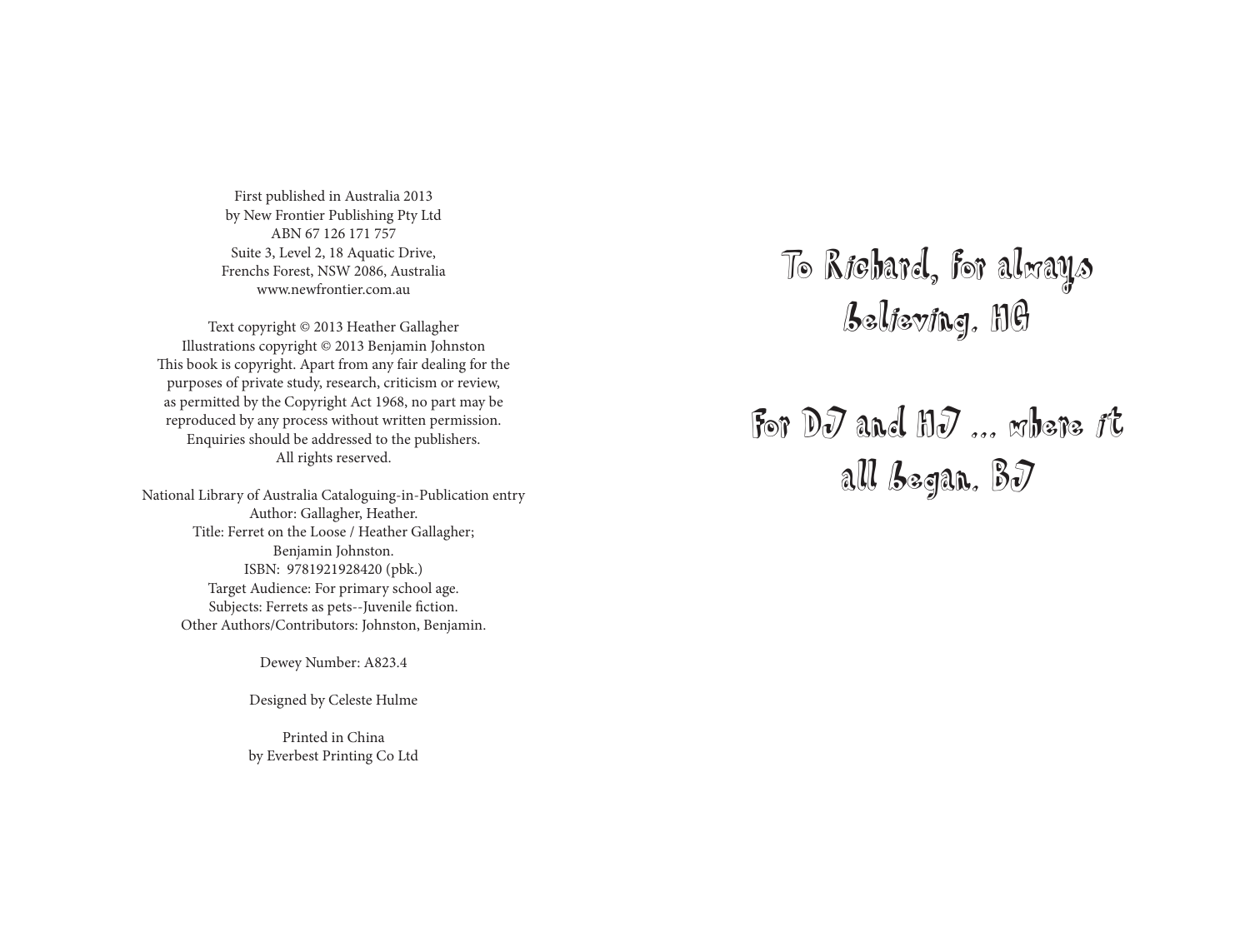

'Ferrets, take your places!' Race caller Fred Plummer's voice boomed through the Upton Community Centre.

Lucy lifted her horseshoe pendant to her lips and kissed it for luck. She wasn't sure if it really was lucky, but that's what her best friend, Penny, had told her when she had given it to her on her tenth birthday last year.

She was also wearing her lucky red-andblue striped undies. The rest was up to Flash.

Lucy opened the door to her ferret's cage and grabbed him before he could escape.

7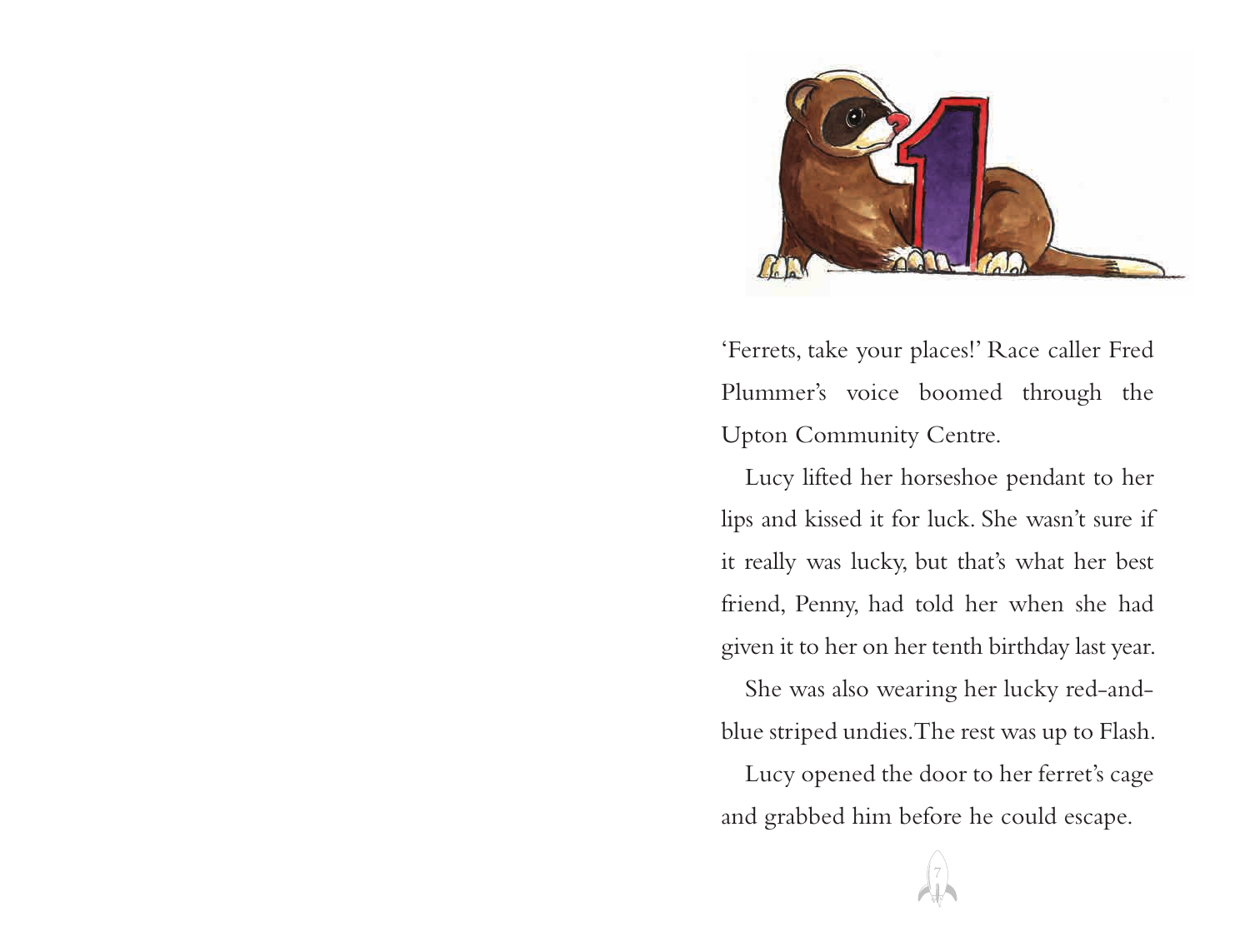'Remember what we practised,' she whispered, stroking his fur. She knelt down and placed Flash into the opening of a plastic pipe.



Elisha Muggins bobbed down alongside of her, flipping a long blonde plait across Lucy's face.

'Make room for Bad Boy,' said Elisha, shoving a jet black ferret into the pipe next to Flash's. 'He's going to win, you know.'

'Is that right?' said Lucy.

'Do you think Brownie's got a chance?'

'His name's Flash, Elisha.'

'Yeah, I can see why!'

Flash was in fact a brown ferret with white 'socks' and a white streak on his head. 'I wanted a horse,' Lucy said.

'Huh?'

'I wanted a horse for my birthday, but instead I got a ferret. Flash was the name I would have given my horse.'

Elisha laughed.

'Giddy-up there, Brownie!' she taunted, as the loudspeaker crackled to life again.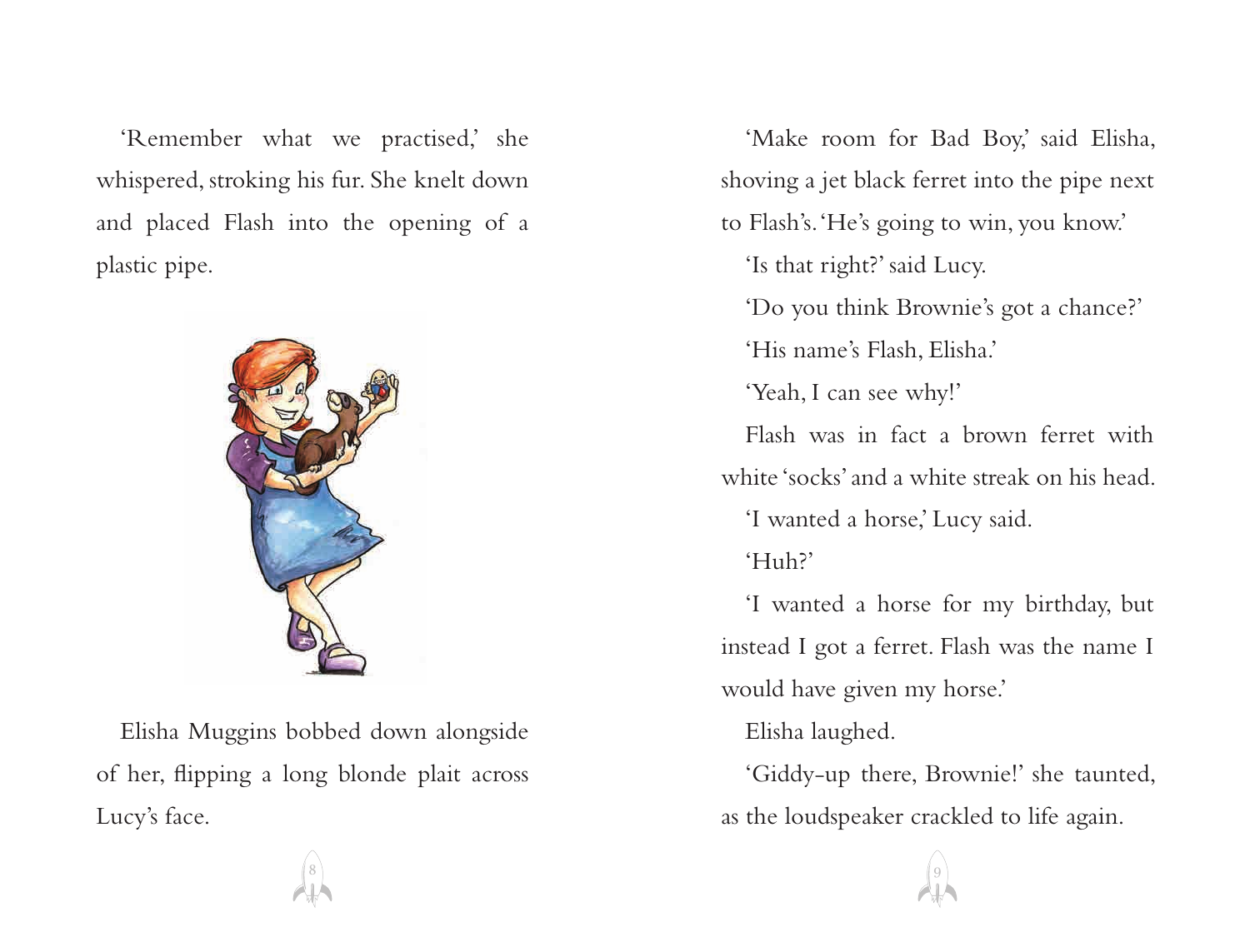'Everyone in place?' boomed Fred. 'And … racing!'

Ten ferrets were pushed into action by their owners. As the furry creatures disappeared, their owners ran ahead to the first viewing area, which was a clear section in each pipe.

Elisha stood on Lucy's foot, craning to see Bad Boy. But it was Flash's head that emerged first.

'And Flash is in front, followed by Bad Boy Butch,' called Fred.

'Come on, Flash,' Lucy screamed. 'Come on, boy, move!'

But Flash had stopped to stare at the frantic spectators. Bad Boy Butch streaked through the viewing section and continued through the pipe. A white ferret in the pipe next to Bad Boy's also raced past.



'Uh oh, Flash has stalled,' called Fred, 'and Bad Boy Butch and Snowy have hit the front. Out of the next pipe is Sadie, followed by Little Devil. Wait, Sadie's stopped too … ahem … for a little nap.'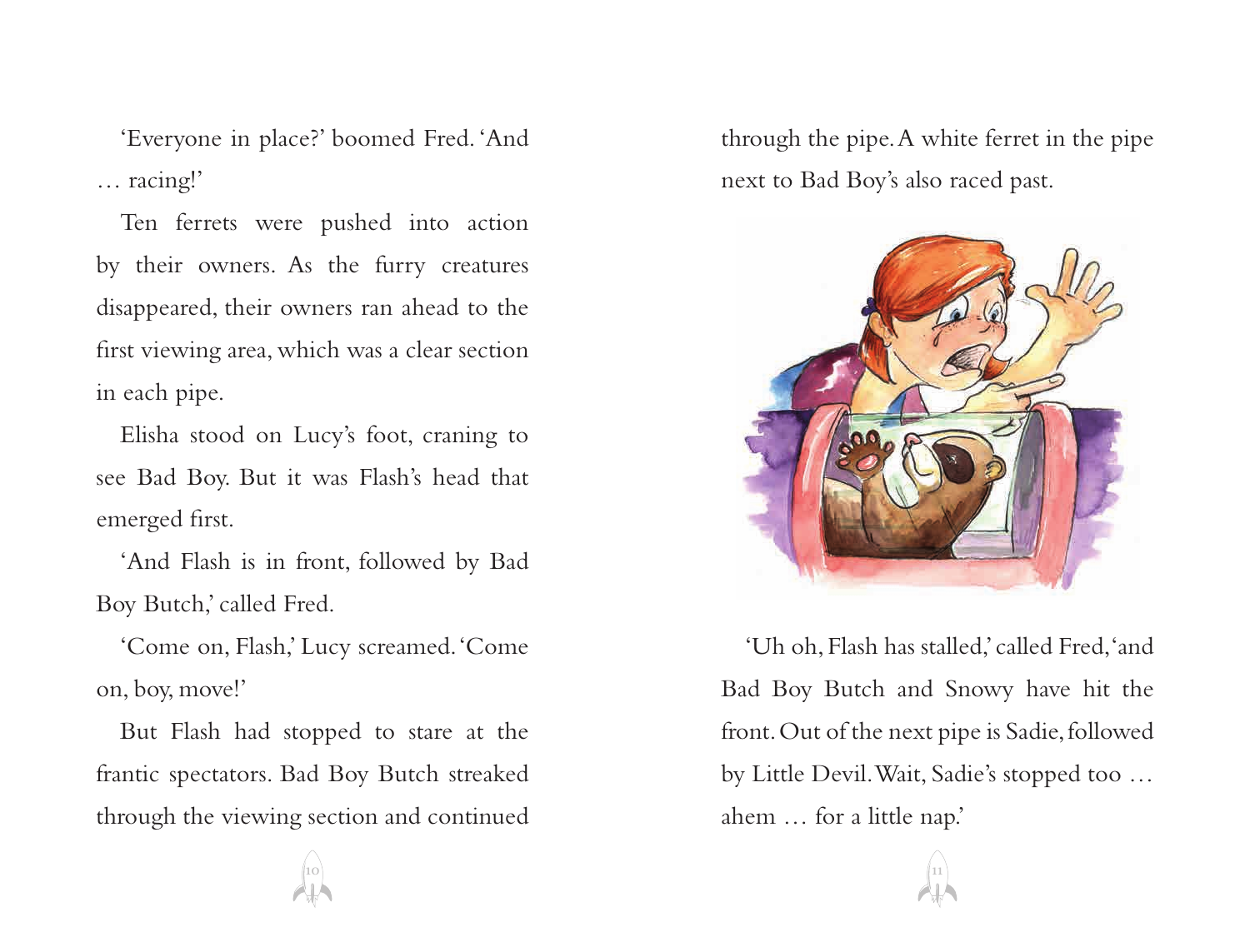'Flash!' Lucy moaned, resisting the urge to tap on the pipe. 'Move!'

She pulled a Yumdiddly chocolate bar from her pocket, holding it up for Flash to see.

'There'll be a Yumdiddly for you at the finish,' she yelled.

 Flash wrinkled his pink nose, sat down and began licking the clear plastic.

Lucy groaned. She put the chocolate bar back in her pocket, but Flash stayed where he was, pawing at the side of the pipe. Lucy ran to the end of the pipe and got down on her hands and knees.

'Flash!' she hollered into the pipe. 'YUMDIDDLY!'

'And in the third leg it's Bad Boy Butch still in front, now closely followed by Sable,' Fred yelled.

Elisha already had her face pressed into the opening of Bad Boy's pipe.

'MOVE IT, BAD BOY!' she screamed, and then leapt backwards.

Bad Boy Butch shot out of the pipe like a furry cannonball. He launched himself at his mistress, climbing all over her before nestling around her neck like a scarf.

'Yay, Bad Boy!' said Elisha, pulling him off and hugging him. 'I knew you could do it!'

Next out of the pipes was Sable, Li Chen's ferret. Finally, Lucy heard Flash galloping down his pipe.

'YUMDIDDLY!' she continued to yell into the pipe. 'YUMDIDDLY!'

Above her, Elisha was holding Bad Boy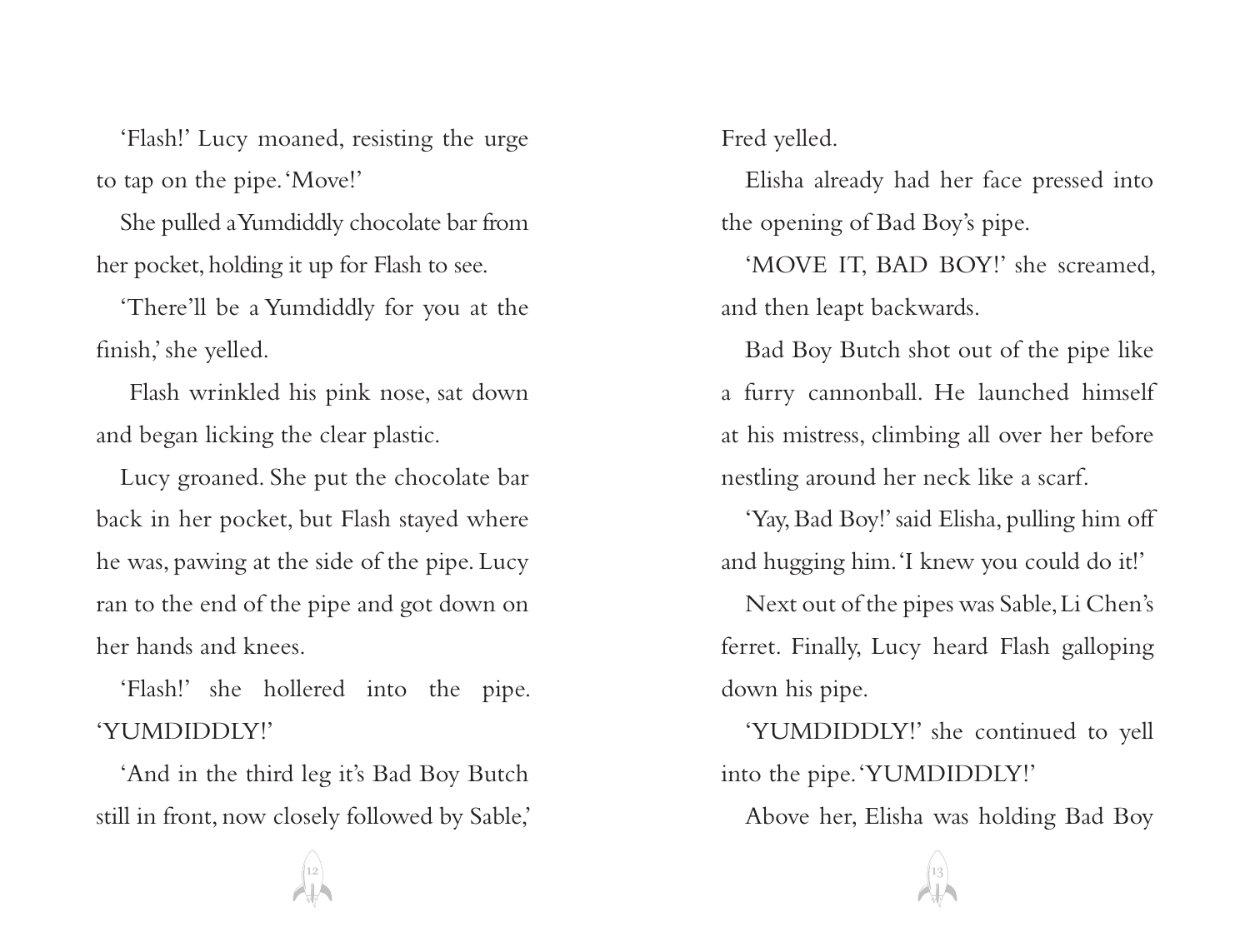Butch victoriously in the air.

'Bad Boy rules!' she yelled.

Then she looked down at Lucy, narrowing her green eyes. Flash had reached the end of his pipe, but was hanging upside down from the opening, taunting Lucy.



'Flash better get used to eating Bad Boy's dust!' Elisha teased.

Before Lucy could respond, Bad Boy bit

Elisha and she dropped him with a squawk. 'Ouch!'

Lucy hid a smile. 'Good one, Bad Boy!' she thought.

'He's not finished until he's out of the pipe,' said Mr Olfart, the founding father of the club and Sadie's elderly owner.

'I know that!' said Lucy, brushing red curls from her forehead in frustration. 'Flash, let go!'

The temptation to pull him out was almost overwhelming, but Lucy knew that would automatically disqualify her.

'Will you let go?'

Mr Olfart patted his thin hair, which was combed across his balding scalp, as Flash finally trotted out.

'Flash is in pretty good shape,' he said. 'He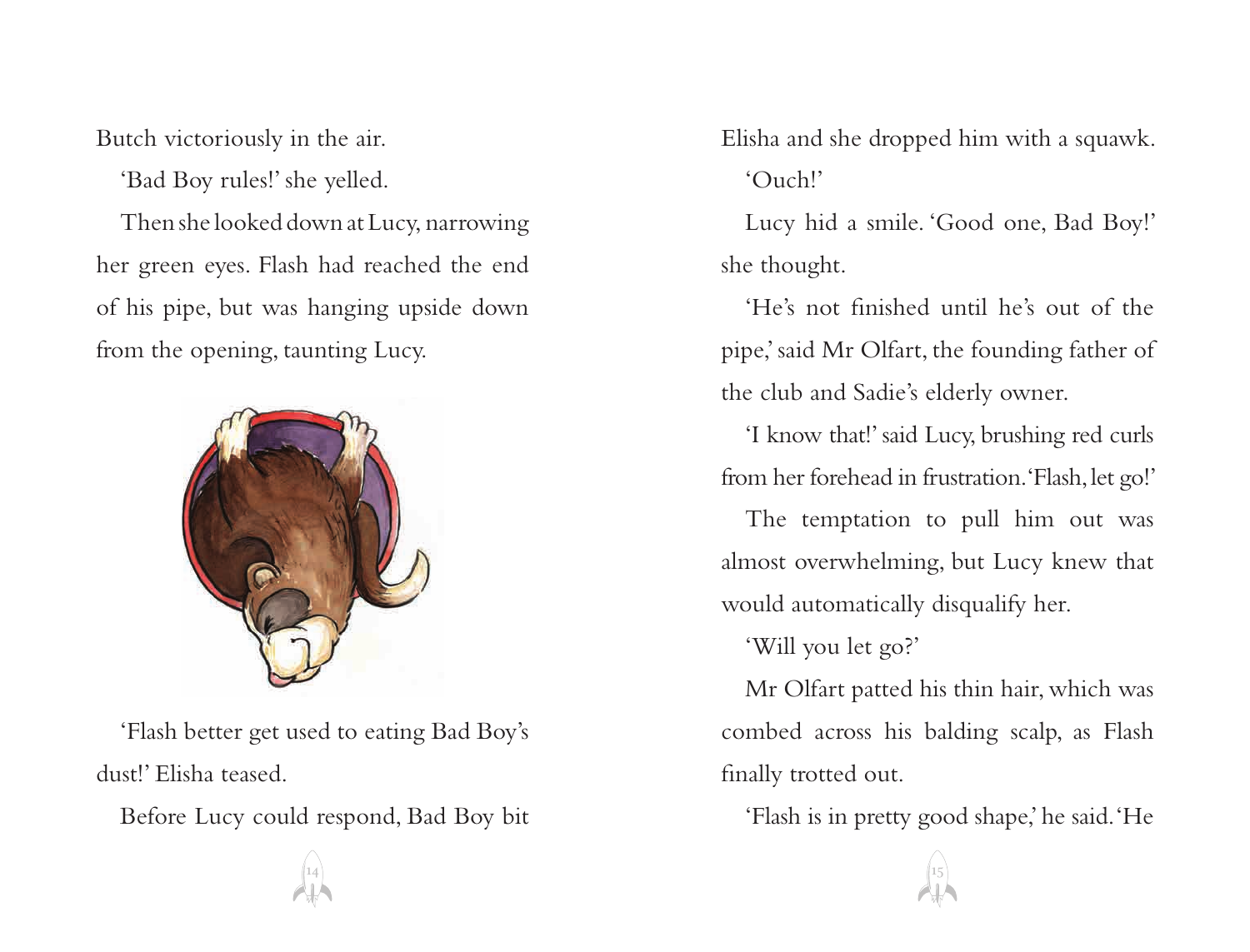might even be in with a chance next week – unlike Sadie.'

The club had been holding regular training races for the past two months, in the lead-up to the Fearless Ferret Fete. Sadie had been making a habit of going to sleep in the middle of the races.

The fete was an annual fundraising event for the club and the highlight was always the Fastest Fearless Ferret Race. Like a premiership cup, there was a gold trophy that the winner got to keep until the next race. Lucy had dreamt of that trophy, engraved with her name on its side.

Flash was in good shape. He was fast: really fast. The problem was he was so unpredictable. Would he be good enough to

beat Bad Boy on the day? And what about Sable, who was now suddenly a contender after coming second today?

'Thanks,' said Lucy. She'd never really warmed to Mr Olfart. He liked to pin the other owners down and drone on forever about 'the good old days'. 'Sadie's looking …' she searched for the right word, 'relaxed.'

Mr Olfart frowned. 'Hmm. A bit too relaxed, I'm afraid.'

Lucy sighed with relief as Penny walked up.

'Hey, Luce!' Her friend had come straight from her riding lesson and was still dressed in cream jodhpurs and a matching t-shirt. 'How'd Flash go?'

'Okay,' said Lucy. 'He came third.' 'By a nose,' said Mr Olfart.